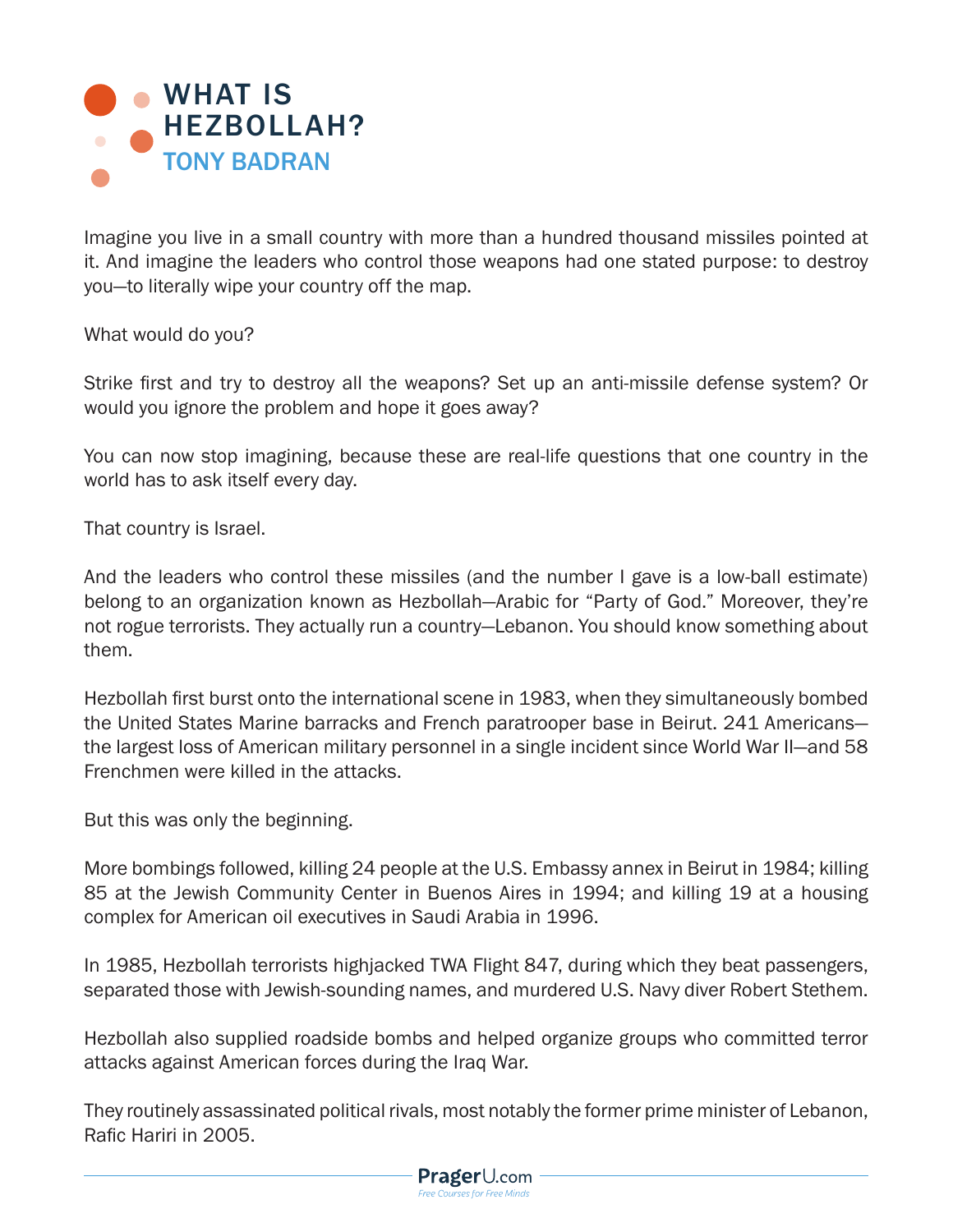They provoked numerous border clashes with Israel, which escalated into a war in 2006 during which Hezbollah launched thousands of rockets at civilian targets.

Today, Hezbollah is a military force, a political party, a terrorist group and a transnational criminal organization engaged in drug trafficking, money laundering, and arms smuggling.

But the most important thing to remember about Hezbollah is not Hezbollah; it's Iran. Hezbollah is an extension of Iran and it operates under its command.

Don't take my word for it. Take it from the man who has been running Hezbollah for the last twenty-five years and is now the most powerful man in Lebanon, Hassan Nasrallah.

Here's what he said in 2016:

"We are open about the fact that Hezbollah's budget, its income, its expenses, everything it eats and drinks, its weapons and rockets, come from the Islamic Republic of Iran."

That's pretty much always been the case. Indeed, Hezbollah is the demon child of the Iranian Revolution.

Its founders were Iranian revolutionaries who operated out of Lebanon in the 1970s. After overthrowing the Shah of Iran in 1979, they set up Hezbollah in Lebanon. This is why in the early days, Hezbollah referred to itself as "the Islamic revolution in Lebanon."

That definition still fits.

In the 1990s, Hezbollah added politics to its resume.

This led many scholars to claim that the group had abandoned its terrorist past and its subservience to Iran.

If only.

In truth, throughout the decade, Hezbollah extended its murderous influence into Africa and Latin America, and even into North America.

Cocaine trafficking (they got very cozy with Colombian and Mexican drug cartels), phony charity operations, and a wide variety of other criminal activities brought in more cash with which to finance their political and terror operations.

Today, Hezbollah dominates Lebanon. It directs the nation's major domestic and foreign policy decisions, including war. It has gained control of the Lebanese parliament as well as its military and security agencies. It has also effectively turned Lebanon into an Iranian missile base.